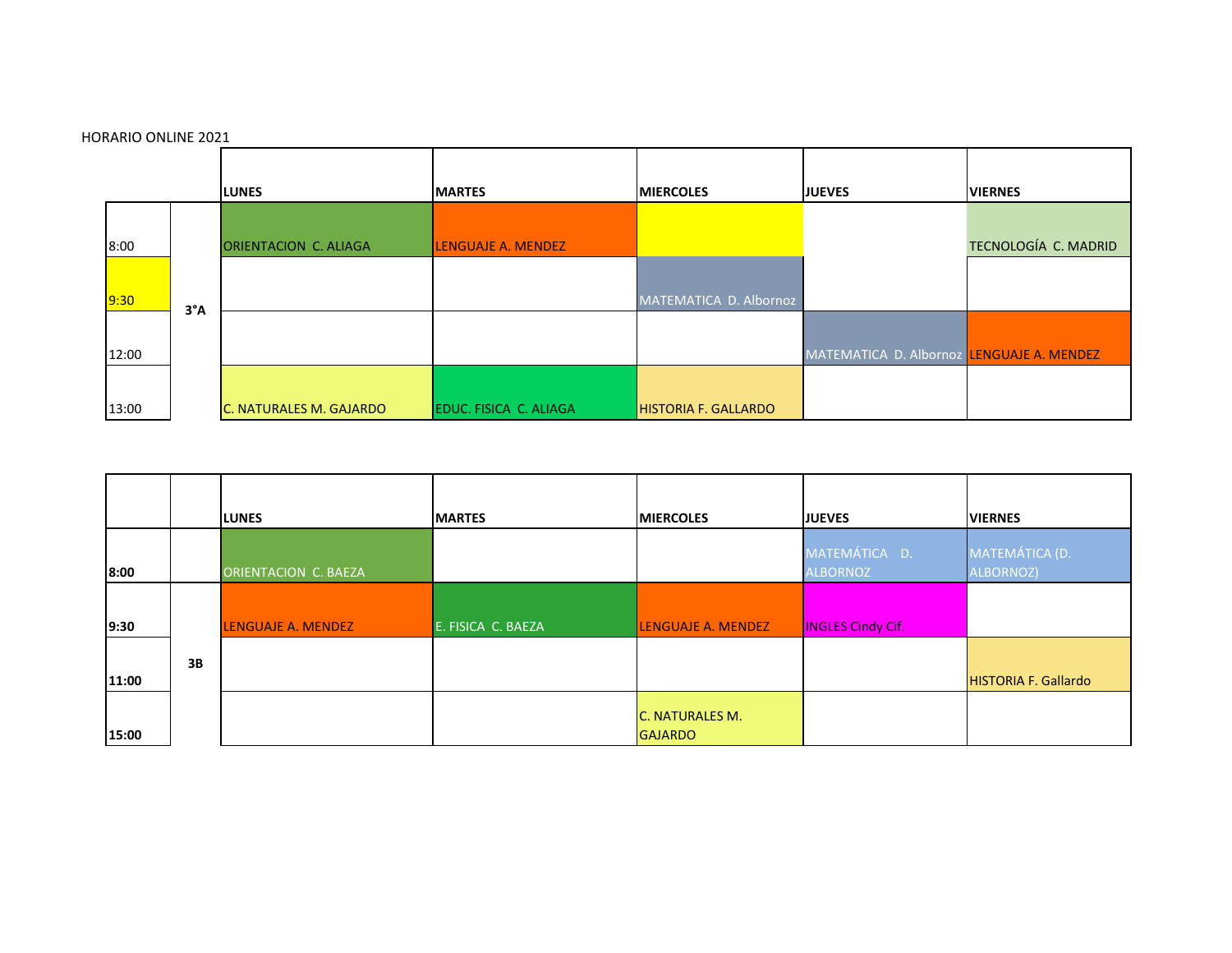|       |           | <b>LUNES</b>           | <b>MARTES</b>            | <b>MIERCOLES</b>              | <b>JUEVES</b>             | <b>VIERNES</b>                           |
|-------|-----------|------------------------|--------------------------|-------------------------------|---------------------------|------------------------------------------|
| 8:00  |           | ORIENTACIÓN Cindy Cif. |                          |                               | <b>LENGUAJE A. MENDEZ</b> | MATEMATICA A. RIOS                       |
| 10:00 | <b>4A</b> |                        | <b>INGLÉS Cindy Cif.</b> | <b>EDUC. FISICA F. TORRES</b> |                           |                                          |
| 12:00 |           |                        |                          |                               |                           | <b>C. NATURALES M.</b><br><b>GAJARDO</b> |
| 13:00 |           | MATEMATICA A. RIOS     | HISTORIA F. PEÑALOZA     | <b>LENGUAJE A. MENDEZ</b>     |                           |                                          |

|       |    | <b>LUNES</b>              | <b>MARTES</b>      | <b>MIERCOLES</b>   | <b>JUEVES</b>      | <b>VIERNES</b>              |
|-------|----|---------------------------|--------------------|--------------------|--------------------|-----------------------------|
| 8:00  |    | <b>ORIENTACION MENDEZ</b> |                    | MATEMATICA A. RIOS | MATEMATICA A. RIOS | <b>HISTORIA F. Gallardo</b> |
| 10:00 |    |                           |                    |                    |                    |                             |
| 12:00 | 4B | C. NATURALES M. GAJARDO   |                    |                    | LENGUAJE A. MENDEZ |                             |
| 13:00 |    |                           | LENGUAJE A. MENDEZ | E. FISICA C. BAEZA |                    |                             |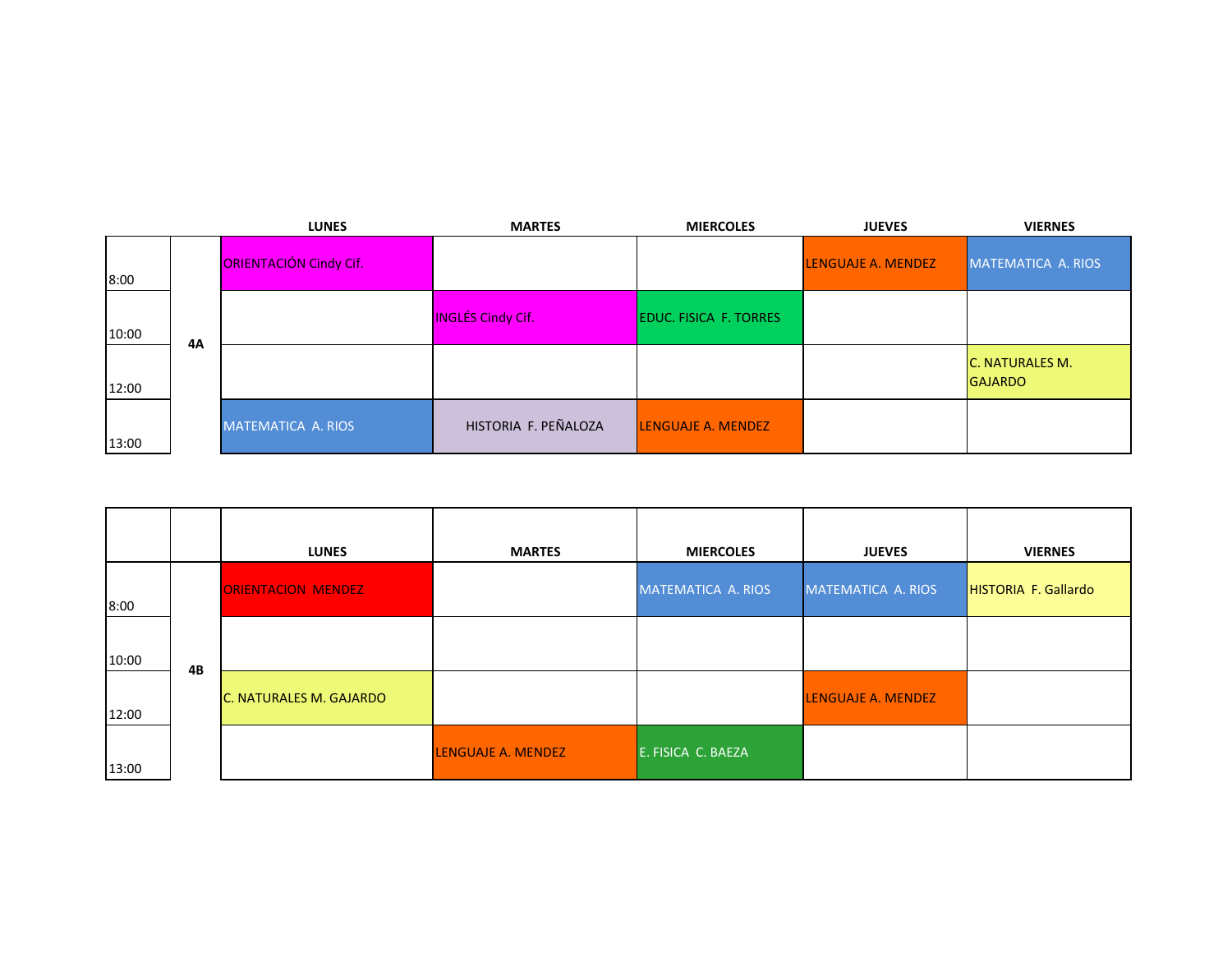|       |           | <b>LUNES</b>                   | <b>MARTES</b>       | <b>MIERCOLES</b>         | <b>JUEVES</b>                               | <b>VIERNES</b> |
|-------|-----------|--------------------------------|---------------------|--------------------------|---------------------------------------------|----------------|
| 8:00  |           | <b>ORIENTACIÓN (F. TORRES)</b> | LENGUAJE F. FLORES) |                          | C. NAT. M. GALLEGUILLOS LENGUAJE F. FLORES) |                |
| 10:00 | <b>5A</b> |                                |                     |                          |                                             |                |
| 12:00 |           |                                |                     |                          | <b>EDUC. FISICA F. TORRES</b>               |                |
| 13:00 |           | HISTORIA F. PEÑALOZA           |                     | <b>INGLES Cindy Cif.</b> |                                             |                |

|       |           | <b>LUNES</b>             | <b>MARTES</b>     | <b>MIERCOLES</b>             | <b>JUEVES</b>          | <b>VIERNES</b>              |
|-------|-----------|--------------------------|-------------------|------------------------------|------------------------|-----------------------------|
| 8:00  |           | <b>Orientac N. PEZOA</b> | LENGUAJE C. LOBOS |                              | LENGUAJE C. LOBOS      |                             |
| 10:00 | <b>5B</b> | MATEMATICA A. RIOS       |                   |                              |                        | MATEMATICA A. RIOS          |
| 12:00 |           |                          |                   |                              | EDUC. FISICA C. ALIAGA | <b>HISTORIA F. GALLARDO</b> |
| 13:00 |           |                          |                   | C. NATURALES (M.<br>CORNEJO) |                        |                             |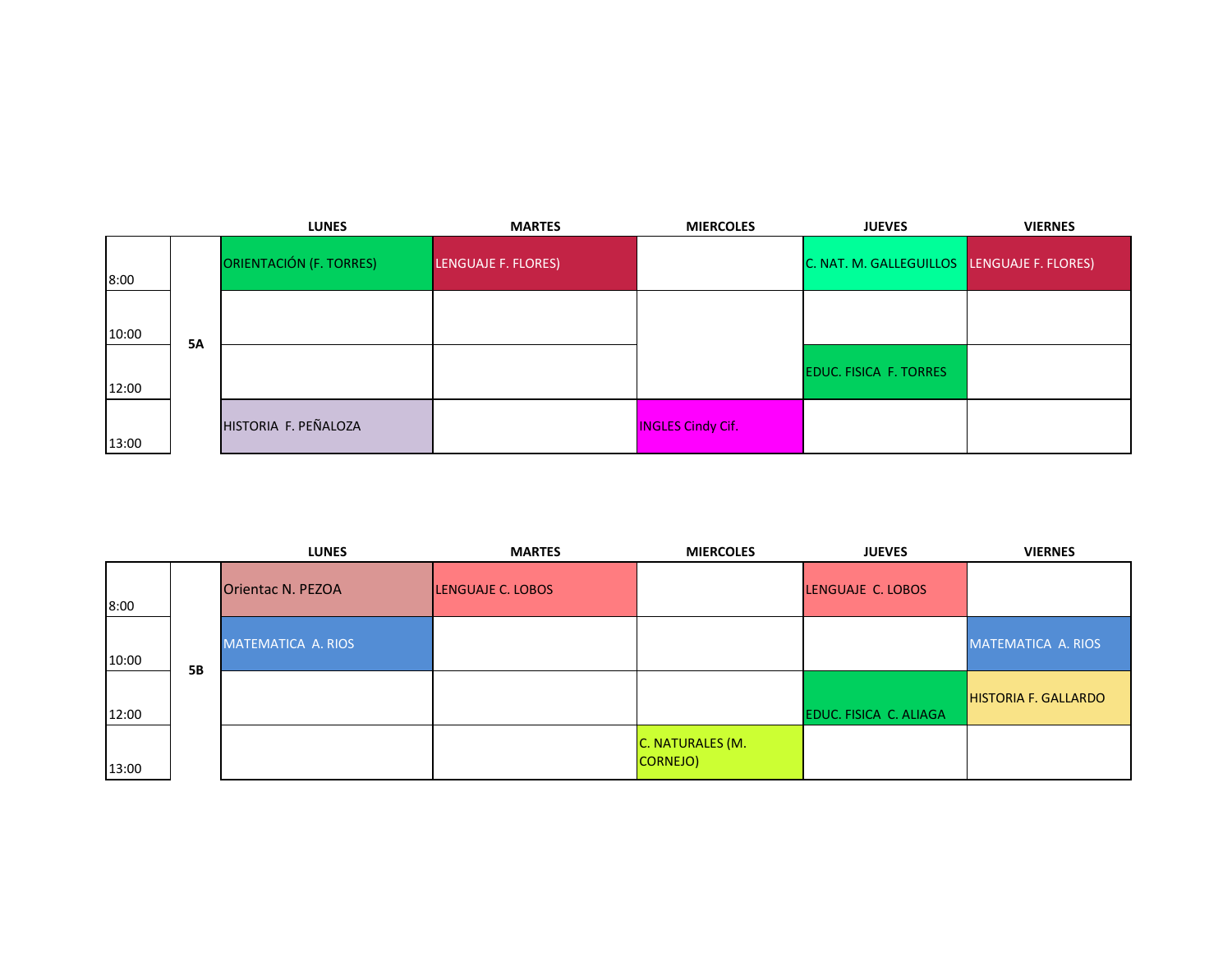|       |    | <b>LUNES</b>           | <b>MARTES</b>            | <b>MIERCOLES</b>                 | <b>JUEVES</b>                          | <b>VIERNES</b>        |
|-------|----|------------------------|--------------------------|----------------------------------|----------------------------------------|-----------------------|
| 8:00  |    | Orienta F. FLORES      | <b>INGLES Cindy Cif.</b> | EDUC. FISICA C. ALIAGA           |                                        | A. MUSICALES N. PEZOA |
| 10:00 |    |                        |                          |                                  | C. NATURALES M.<br><b>Galleguillos</b> |                       |
| 12:00 | 6A | MATEMATICA K. GONZALEZ |                          | MATEMATICA K.<br><b>GONZALEZ</b> |                                        |                       |
| 13:00 |    |                        |                          |                                  | HISTORIA F. PEÑALOZA                   | LENGUAJE F. FLORES    |
| 15:00 |    |                        | LENGUAJE F. FLORES       |                                  |                                        |                       |

|       |    | <b>LUNES</b> | <b>MARTES</b>               | <b>MIERCOLES</b>     | <b>JUEVES</b>        | <b>VIERNES</b>     |
|-------|----|--------------|-----------------------------|----------------------|----------------------|--------------------|
| 8:00  |    |              | <b>HISTORIA F. GALLARDO</b> |                      | LENGUAJE C. TRUJILLO |                    |
| 10:00 | 6B |              |                             |                      |                      |                    |
| 12:00 |    |              | E. FISICA C. BAEZA          |                      |                      | M. Cornejo (C.Nat) |
| 13:00 |    |              |                             | LENGUAJE C. TRUJILLO |                      |                    |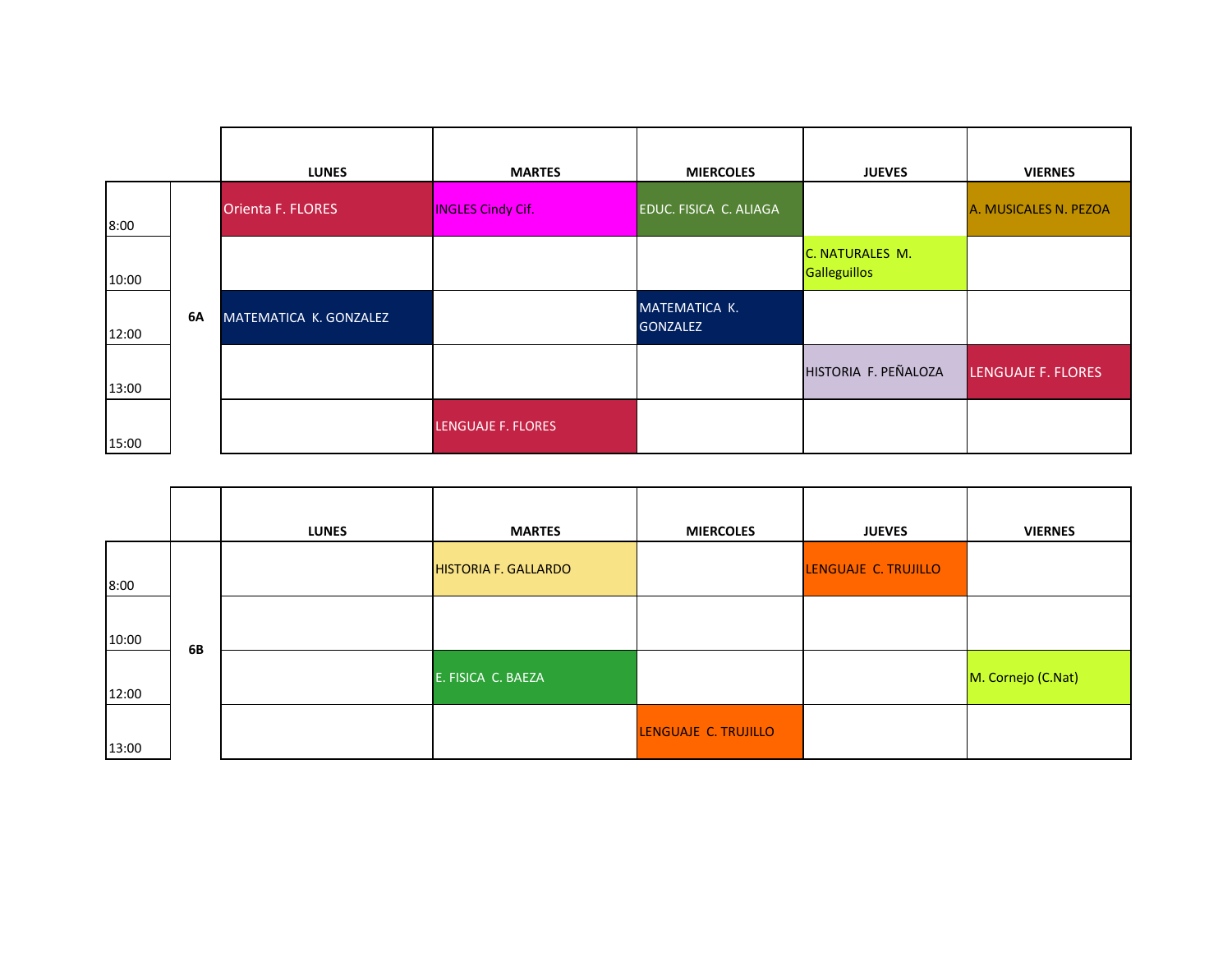|       |           |                           |                      |                        | <b>JUEVES</b>       |                                 |
|-------|-----------|---------------------------|----------------------|------------------------|---------------------|---------------------------------|
|       |           | <b>LUNES</b>              | <b>MARTES</b>        | <b>MIERCOLES</b>       |                     | <b>VIERNES</b>                  |
| 8:00  |           | ORIENTACIÓN (M.T. LOYOLA) |                      | FÍSICA (L. PAVÉZ)      |                     | <b>BIOLOGÍA</b><br>(M. GAJARDO) |
|       |           |                           |                      |                        | <b>LENGUAJE</b>     | <b>LENGUAJE</b>                 |
| 10:00 | <b>7A</b> |                           | MATEMÁTICA (A. RÍOS) |                        | (M.T. LOYOLA)       | (M.T. LOYOLA)                   |
| 12:00 |           |                           |                      |                        |                     | <b>INGLES (C CIFUENTES)</b>     |
| 13:00 |           | EDUC. FISICA (F. TORRES)  | QUIMICA M. CORNEJO   | <b>MATEMÁTICA RIOS</b> | HISTORIA R. MIRANDA |                                 |

|       |           | <b>LUNES</b>                      | <b>IMARTES</b>           | <b>IMIERCOLES</b>      | <b>JUEVES</b>                             | <b>VIERNES</b>                     |
|-------|-----------|-----------------------------------|--------------------------|------------------------|-------------------------------------------|------------------------------------|
| 8:00  |           | ORIENTACION (L.PÁVEZ)             | LENGUAJE (C. TRUJILLO)   | HISTORIA (F. PEÑALOZA) | MATEMATICA (K.<br>GONZALEZ)               |                                    |
| 10:00 | <b>7B</b> | <b>QUIMICA (M. CORNEJO)</b>       |                          |                        |                                           |                                    |
| 12:00 |           |                                   |                          | LENGUAJE (C. TRUJILLO) | INGLES (CINDY CIFUENTES) FÍSICA (L PAVÉZ) |                                    |
| 13:00 |           | <b>BIOLOGÍA (M. GALLEGUILLOS)</b> | MATEMATICA (K. GONZALEZ) |                        |                                           | <b>EDUC. FISICA</b><br>(F. TORRES) |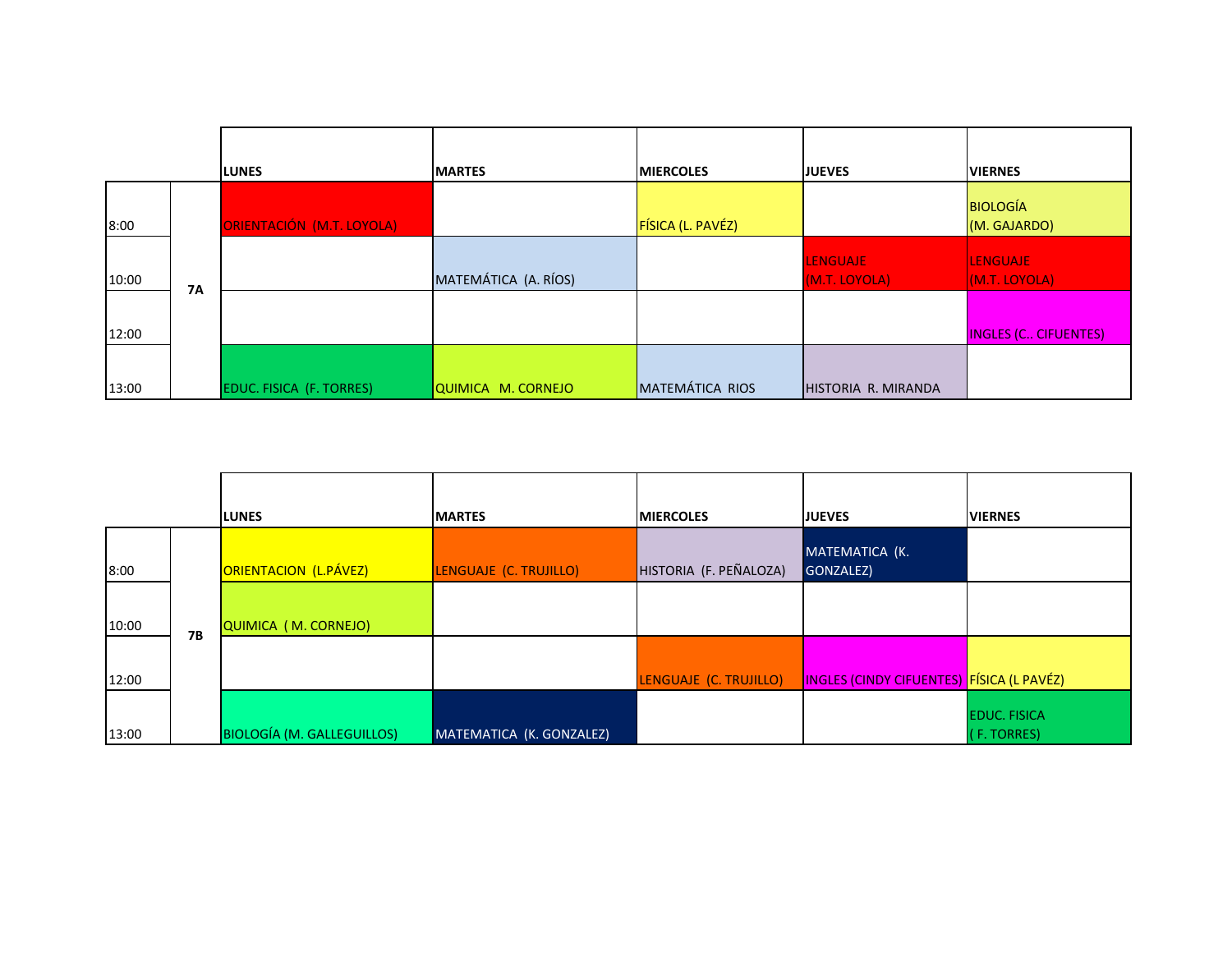|       |           | <b>LUNES</b>             | <b>IMARTES</b>            | <b>IMIERCOLES</b>    | <b>JUEVES</b>                    | <b>VIERNES</b>                      |
|-------|-----------|--------------------------|---------------------------|----------------------|----------------------------------|-------------------------------------|
| 8:00  |           | ORIENTACIÓN (P. SALINAS) |                           |                      | <b>MATEMÁTICA</b><br>(G. DONOSO) |                                     |
| 10:00 | <b>8A</b> |                          |                           | QUIMICA (M. CORNEJ)O |                                  |                                     |
| 12:00 |           | E. FISICA (F. TORRES)    | LENGUAJE (FABIOLA FLORES) |                      | FÍSICA(L. PAVÉZ)                 | MATEMÁTICA<br>(G. DONOSO)           |
| 13:00 |           | HISTORIA (R. MIRANDA)    | BIOLOGIA (M. GAJARDO)     |                      |                                  | <b>LENGUAJE</b><br>(FABIOLA FLORES) |

|       |           | <b>LUNES</b>           | <b>MARTES</b>                     | <b>MIERCOLES</b>          | <b>JUEVES</b>       | <b>VIERNES</b>            |
|-------|-----------|------------------------|-----------------------------------|---------------------------|---------------------|---------------------------|
| 8:00  |           | ORIENTACIÓN (C. LOBOS) | QUIMICA (M. CORNEJO)              | HISTORIA (R. MIRANDA)     | FÍSICA L. PAVÉZ)    |                           |
| 10:00 |           |                        |                                   |                           |                     |                           |
| 12:00 | <b>8B</b> |                        | LENGUAJE (C. LOBOS)               | E. FÍSICA C. BAEZA        |                     |                           |
| 13:00 |           |                        |                                   |                           | LENGUAJE (C. LOBOS) | MATEMÁTICA<br>(G. DONOSO) |
| 15:00 |           |                        | <b>BIOLOGÍA (M. GALLEGUILLOS)</b> | MATEMÁTICA<br>(G. DONOSO) |                     |                           |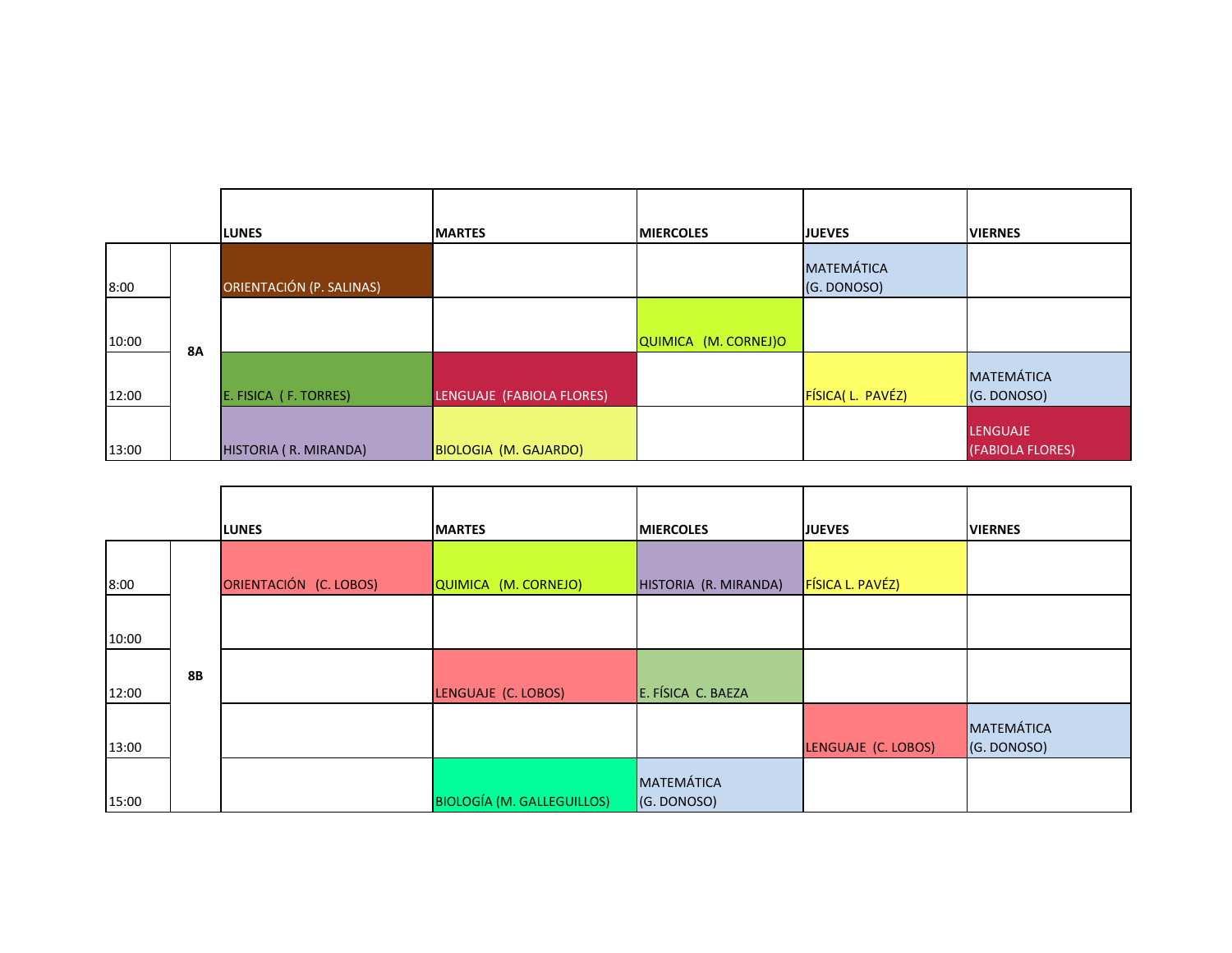|       |    | <b>LUNES</b>                    | <b>MARTES</b>            | <b>MIERCOLES</b>                   | <b>JUEVES</b>                | <b>VIERNES</b>       |
|-------|----|---------------------------------|--------------------------|------------------------------------|------------------------------|----------------------|
| 8:00  |    | <b>ORIENTACION (M. GAJARDO)</b> | MATEMATICA (K. GONZALEZ) | <b>EDUC. FISICA F TORRES</b>       | LENGUAJE (M.T. LOYOLA)       | FÍSICA (L. PAVÉZ)    |
| 10:00 |    |                                 |                          | <b>MATEMATICA</b><br>(K. GONZALEZ) |                              |                      |
| 12:00 | IA |                                 |                          |                                    |                              |                      |
| 13:00 |    | LENGUAJE (M.T. LOYOLA)          |                          |                                    |                              | QUIMICA (M. CORNEJO) |
| 13:00 |    |                                 |                          |                                    | <b>BIOLOGIA (M. GAJARDO)</b> |                      |
| 15:00 |    | <b>INGLES (CINDY CIFUENTES)</b> | HISTORIA (R. MIRANDA)    |                                    |                              |                      |

|       |    | <b>ILUNES</b>                    | <b>IMARTES</b>        | <b>IMIERCOLES</b>                | <b>JUEVES</b>                    | <b>VIERNES</b>                     |
|-------|----|----------------------------------|-----------------------|----------------------------------|----------------------------------|------------------------------------|
| 8:00  |    | <b>MATEMÁTICA</b><br>(G. DONOSO) | BIOLOGIA (M. GAJARDO) |                                  |                                  | <b>LENGUAJE</b><br>(M.T. LOYOLA)   |
| 10:00 | IB |                                  |                       | <b>LENGUAJE</b><br>(M.T. LOYOLA) |                                  | <b>ORIENTACION</b><br>(M. CORNEJO) |
| 12:00 |    | FISICA (L. PAVEZ)                |                       |                                  | <b>MATEMÁTICA</b><br>(G. DONOSO) |                                    |
| 13:00 |    |                                  |                       | <b>HISTORIA</b><br>(F. PEÑALOZA) |                                  | EDUC. FISICA (A. SOTO)             |

**F**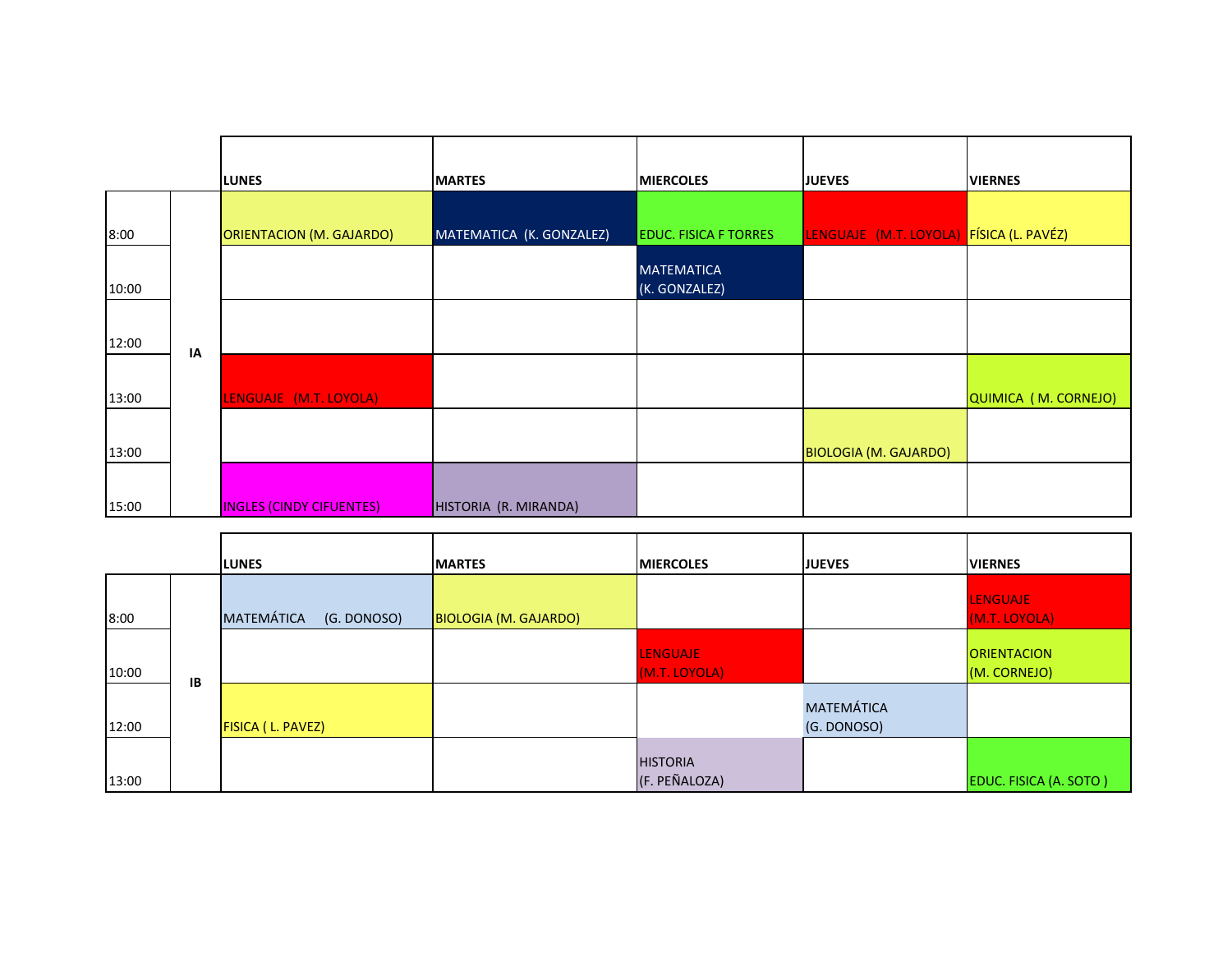|       |            | <b>LUNES</b>             | <b>MARTES</b>         | <b>IMIERCOLES</b>             | <b>JUEVES</b>                   | <b>VIERNES</b>      |
|-------|------------|--------------------------|-----------------------|-------------------------------|---------------------------------|---------------------|
| 8:00  |            | ORIENTACION (M. CORNEJO) | HISTORIA (R. MIRANDA) |                               | <b>BIOLOGIA</b><br>(M. GAJARDO) |                     |
| 10:00 | <b>IIA</b> | FÍSICA (L.PAVÉZ)         |                       | <b>EDUC. FISICA (A. SOTO)</b> |                                 |                     |
| 12:00 |            |                          |                       |                               |                                 | LENGUAJE (C. LOBOS) |
| 13:00 |            | ORIENTACION (M. CORNEJO) | MATEMÁTICA (A.RIOS)   |                               | LENGUAJE (C. LOBOS)             | MATEMÁTICA (A.RIOS) |

|       |            | <b>LUNES</b>            | <b>MARTES</b>          | <b>MIERCOLES</b>                             | <b>JUEVES</b>                | <b>VIERNES</b>         |
|-------|------------|-------------------------|------------------------|----------------------------------------------|------------------------------|------------------------|
| 8:00  |            | ORIENTACION C. TRUJILLO | HISTORIA F. PEÑALOZA   | <b>BIOLOGÍA (M.</b><br><b>GALLEGUILLOS</b> ) |                              | LENGUAJE (C. TRUJILLO) |
| 10:00 |            |                         | LENGUAJE (C. TRUJILLO) | MATEMÁTICA (G.<br>DONOSO)                    | MATEMÁTICA<br>(G.<br>DONOSO) |                        |
| 12:00 | <b>IIB</b> |                         |                        |                                              |                              | EDUC. FISICA (A. SOTO) |
| 13:00 |            | FÍSICA L. Pavéz         |                        |                                              | QUIMICA M. CORNEJO           |                        |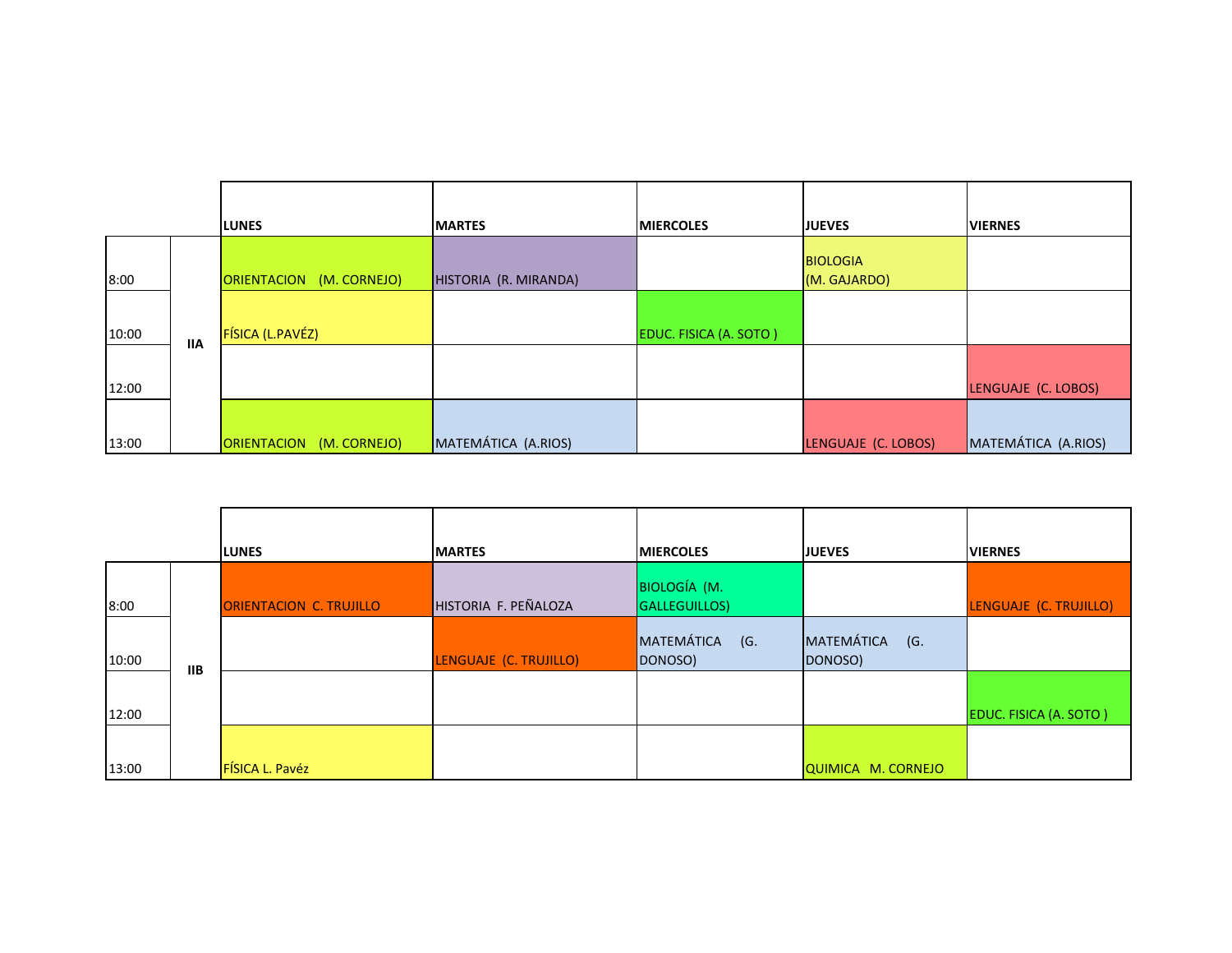|       |             | <b>LUNES</b>                               | <b>IMARTES</b>                                              | <b>IMIERCOLES</b>                                | <b>JUEVES</b>                              | <b>IVIERNES</b>                                                  |
|-------|-------------|--------------------------------------------|-------------------------------------------------------------|--------------------------------------------------|--------------------------------------------|------------------------------------------------------------------|
| 8:00  |             | ORIENTACIÓN (R. MIRANDA)                   | ESTADISTICA N. N. / EIECT<br><b>LENGUAJE</b><br>(MT Loyola) |                                                  | MUSICA (N. Pezoa) E. FISICA (F.<br>Torres) |                                                                  |
| 10:00 |             |                                            |                                                             |                                                  |                                            | <b>LENGUAJE</b><br>(C. TRUJILLO)                                 |
| 12:00 | <b>IIIA</b> | <b>BIOLOG/HIST</b><br>GALLEGUILLOS/MIRANDA |                                                             | ELEC EST. N. N. / EIECT<br><b>LENG MT Loyola</b> | <b>EDUCAC. CIUDADANA</b><br>(R. MIRANDA)   |                                                                  |
| 13:00 |             | FILOSOFÍA (F. Gonzalez)                    | <b>BIOLOG/HIST</b><br>GALLEGUILLOS/MIRANDA                  | EDUC. FISICA (A. SOTO)                           | MATEMATICA (K.<br>GONZALEZ)                | <b>CIENCIAS PARA LA</b><br><b>CIUDADANIA</b><br>(M GALLEGUILLOS) |
| 15:00 |             |                                            |                                                             |                                                  |                                            | MUSICA (N. Pezoa) E. FISICA (F.<br><b>Torres</b> )               |

|       |             | <b>ILUNES</b>                                   | <b>MARTES</b>                              | <b>IMIERCOLES</b>                         | <b>JUEVES</b>                               | <b>VIERNES</b>                                                   |
|-------|-------------|-------------------------------------------------|--------------------------------------------|-------------------------------------------|---------------------------------------------|------------------------------------------------------------------|
| 8:00  |             | ORIENTACIÓN (M. GALLEGUILLOS) (N.N./ MT Loyola) | MATEMÁTICA/ LENGUAJE                       |                                           | MUSICA (N. Pezoa) E. FISICA (F.<br>Torres)  | <b>CIENCIAS PARA LA</b><br><b>CIUDADANIA</b><br>(M GALLEGUILLOS) |
| 10:00 |             |                                                 |                                            | LENGUAJE (C. LOBOS)                       |                                             |                                                                  |
| 12:00 | <b>IIIB</b> | <b>BIOLOG/HIST</b><br>GALLEGUILLOS/MIRANDA      | FILOSOFÍA (F. Gonzalez)                    | MATEMÁTICA/ LENGUAJE<br>(N.N./ MT Loyola) |                                             |                                                                  |
| 13:00 |             |                                                 | <b>BIOLOG/HIST</b><br>GALLEGUILLOS/MIRANDA |                                           |                                             |                                                                  |
| 15:00 |             | EDUC. FISICA (A. SOTO)                          |                                            |                                           | <b>EDUCACIÓN CIUDADANA</b><br>(F. GALLARDO) | MUSICA (N. Pezoa) E. FISICA (F.<br>Torres)                       |